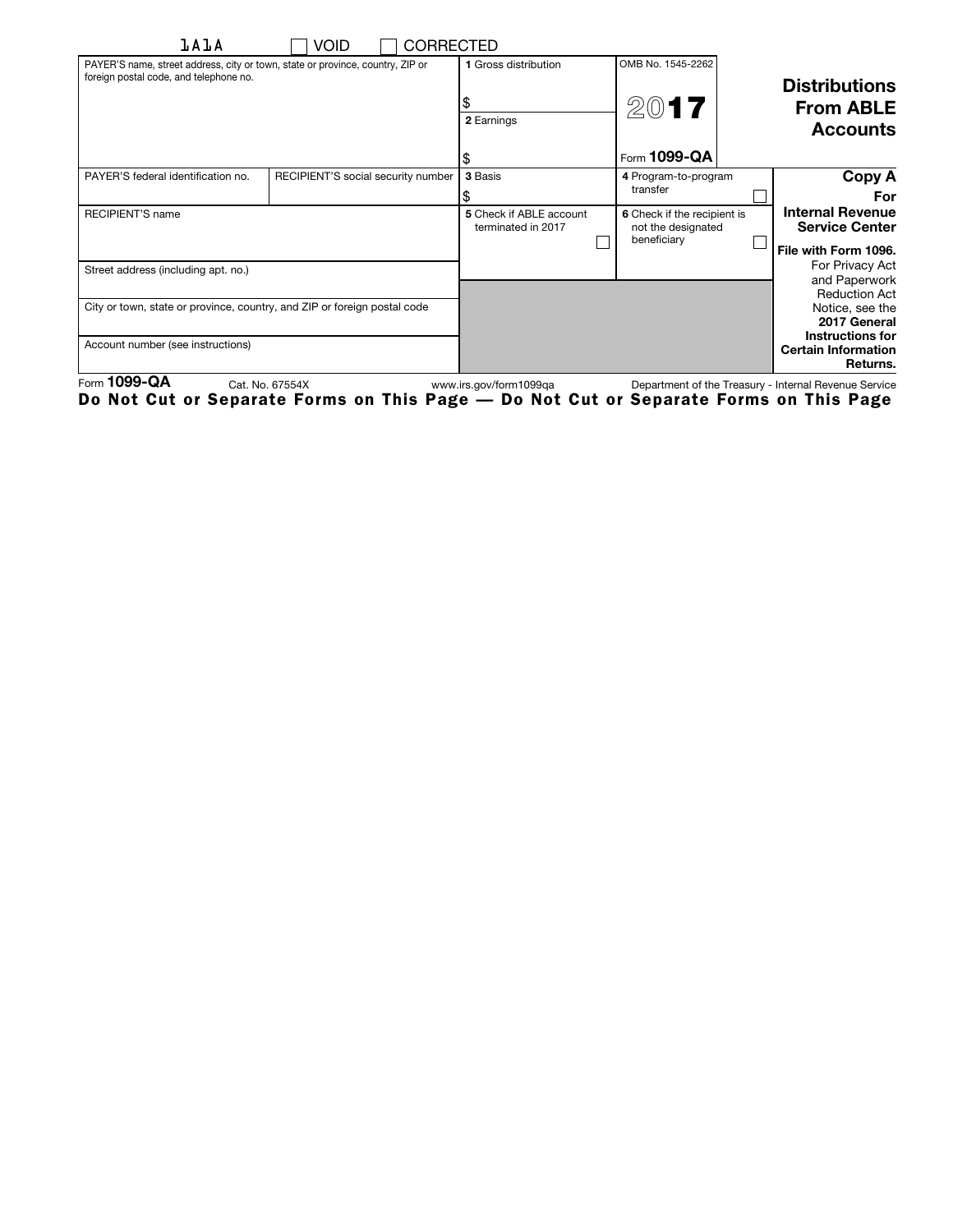|                                                                                                                          |                                    | CORRECTED (if checked)                           |                                                                                 |                                                             |                                                                                                                                                       |
|--------------------------------------------------------------------------------------------------------------------------|------------------------------------|--------------------------------------------------|---------------------------------------------------------------------------------|-------------------------------------------------------------|-------------------------------------------------------------------------------------------------------------------------------------------------------|
| PAYER'S name, street address, city or town, state or province, country, ZIP or<br>foreign postal code, and telephone no. |                                    | 1 Gross distribution<br>2 Earnings               | OMB No. 1545-2262<br>2017                                                       | <b>Distributions</b><br><b>From ABLE</b><br><b>Accounts</b> |                                                                                                                                                       |
|                                                                                                                          |                                    |                                                  | Form 1099-QA                                                                    |                                                             |                                                                                                                                                       |
| PAYER'S federal identification no.                                                                                       | RECIPIENT'S social security number | 3 Basis                                          | 4 Program-to-program<br>transfer                                                |                                                             | Copy B<br><b>For Recipient</b>                                                                                                                        |
| <b>RECIPIENT'S name</b><br>Street address (including apt. no.)                                                           |                                    | 5 If checked, ABLE account<br>terminated in 2017 | 6 If this box is checked, the<br>recipient is not the<br>designated beneficiary |                                                             | This is important tax<br>information and is<br>being furnished to the<br><b>Internal Revenue</b><br>Service. If you are<br>required to file a return, |
| City or town, state or province, country, and ZIP or foreign postal code                                                 |                                    |                                                  |                                                                                 |                                                             | a negligence penalty or<br>other sanction may be<br>imposed on you if this<br>income is taxable and<br>the IRS determines that                        |
| Account number (see instructions)                                                                                        |                                    |                                                  |                                                                                 |                                                             | it has not been<br>reported.                                                                                                                          |
| Form $1099 - QA$                                                                                                         | (keep for your records)            | www.irs.gov/form1099ga                           |                                                                                 |                                                             | Department of the Treasury - Internal Revenue Service                                                                                                 |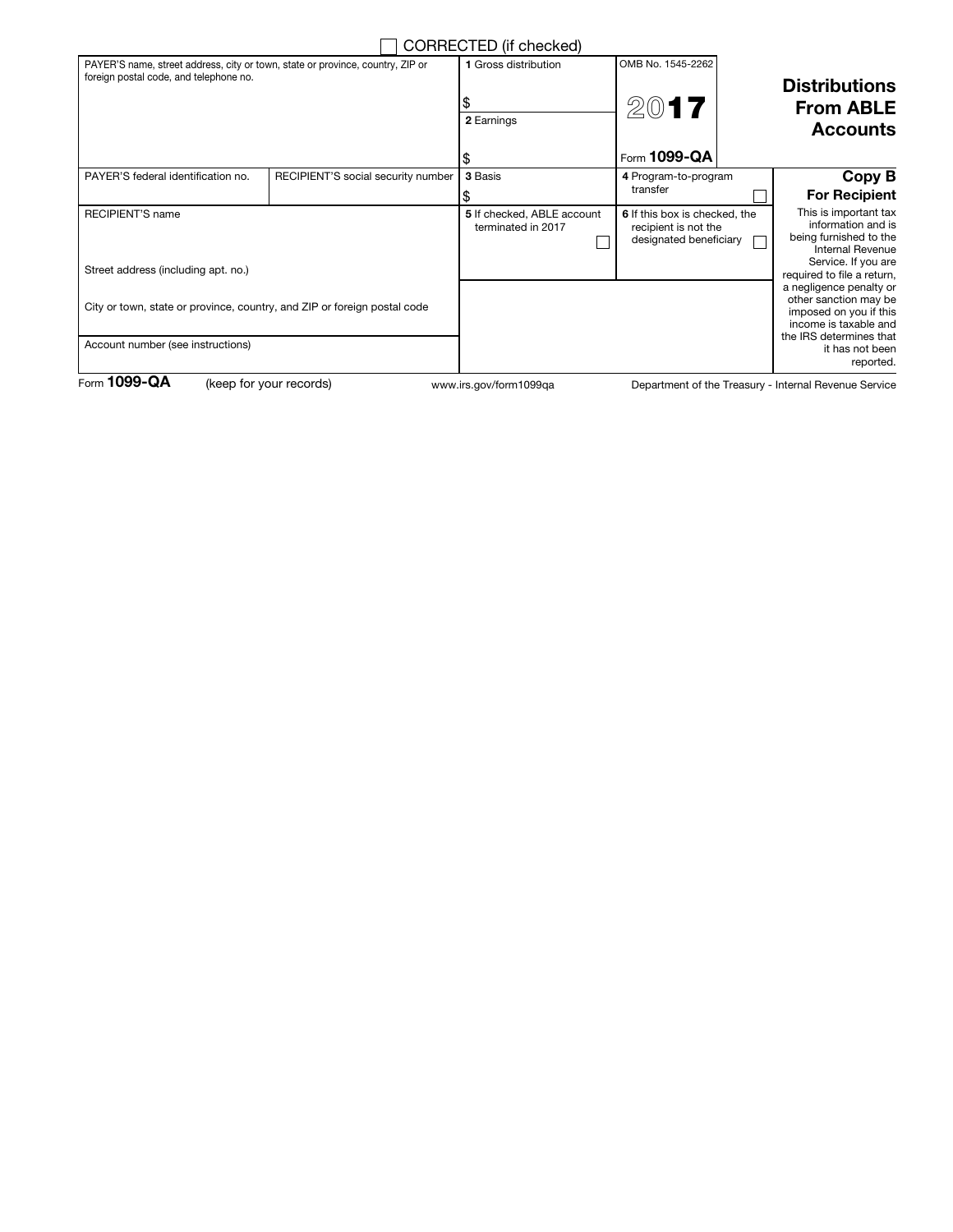## Instructions for Recipient

Recipient's taxpayer identification number. For your protection, this form may show only the last four digits of your SSN, ITIN, or ATIN. However, the payer has reported your complete identification number to the IRS.

Account number. May show an account or other unique number the payer has assigned to distinguish your account.

Box 1. Shows the gross distribution paid to you this year from an Achieving a Better Life Experience (ABLE) savings account in 2017. Gross distribution includes distributions from the ABLE account for both qualified and nonqualified disability expenses. The gross distribution also includes amounts distributed that the designated beneficiary intends to roll over to another ABLE account, but does not include program-to-program transfers. A gross distribution also includes a withdrawal of excess contributions plus earnings.

Box 2. Shows the earnings part of the gross distribution shown in box 1. Generally, amounts distributed that are used to pay for qualified disability

expenses, or rolled over to another ABLE account within 60 days, are not included in income. Report taxable amounts as "Other income" on Form 1040. Also see Form 5329 and its separate instructions.

Box 3. Shows your basis in the gross distribution reported in box 1.

Box 4. This box is checked if a program-to-program transfer was made from this ABLE account to another ABLE account.

Box 5. This box is checked if the ABLE account was terminated in 2017.

Box 6. The designated beneficiary is the individual named in the document creating the ABLE account to receive the benefit of the funds in the account. If this box is checked, you are not the designated beneficiary of this ABLE account. You and/or the designated beneficiary may be subject to additional taxes and/or penalties on the box 1 gross distribution. See Form 5329 and its separate instructions and the Instructions for Form 1040 (line 21, "Other income").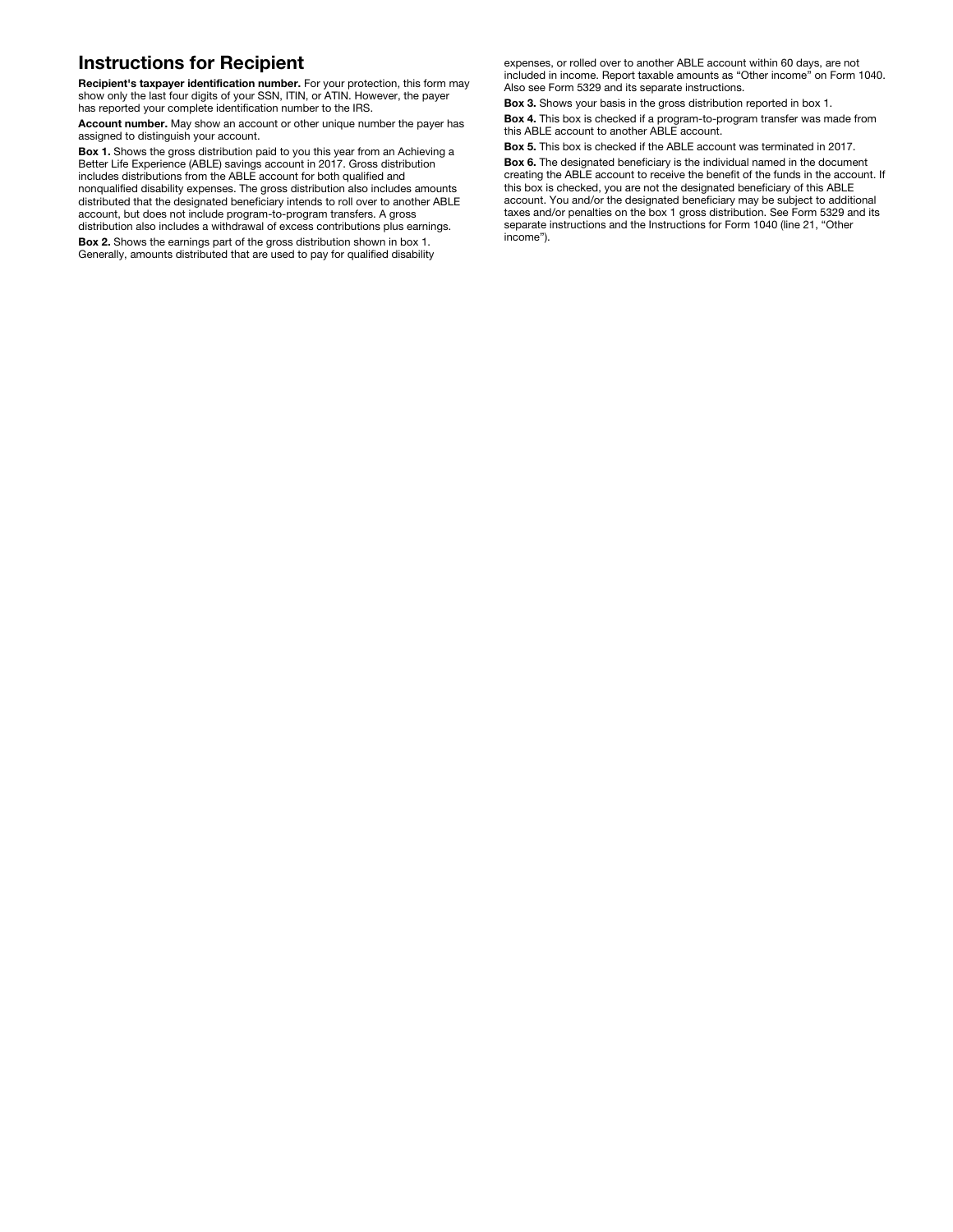|                                                                                                                          | <b>VOID</b>                        | <b>CORRECTED</b>        |                             |                                   |                      |                                         |
|--------------------------------------------------------------------------------------------------------------------------|------------------------------------|-------------------------|-----------------------------|-----------------------------------|----------------------|-----------------------------------------|
| PAYER'S name, street address, city or town, state or province, country, ZIP or<br>foreign postal code, and telephone no. |                                    | 1 Gross distribution    | OMB No. 1545-2262           |                                   |                      |                                         |
|                                                                                                                          |                                    |                         |                             |                                   | <b>Distributions</b> |                                         |
|                                                                                                                          |                                    |                         | 2017                        |                                   | <b>From ABLE</b>     |                                         |
|                                                                                                                          |                                    |                         | 2 Earnings                  |                                   |                      | <b>Accounts</b>                         |
|                                                                                                                          |                                    |                         | \$                          | Form 1099-QA                      |                      |                                         |
| PAYER'S federal identification no.                                                                                       | RECIPIENT'S social security number |                         | 3 Basis                     | 4 Program-to-program              |                      | Copy C                                  |
|                                                                                                                          |                                    |                         |                             | transfer                          |                      |                                         |
| <b>RECIPIENT'S name</b>                                                                                                  |                                    | 5 Check if ABLE account | 6 Check if the recipient is |                                   | <b>For Payer</b>     |                                         |
|                                                                                                                          |                                    |                         | terminated in 2017          | not the designated<br>beneficiary |                      | For Privacy Act                         |
|                                                                                                                          |                                    |                         |                             |                                   |                      | and Paperwork                           |
| Street address (including apt. no.)                                                                                      |                                    |                         |                             |                                   |                      | <b>Reduction Act</b><br>Notice, see the |
|                                                                                                                          |                                    |                         |                             |                                   |                      | 2017 General                            |
| City or town, state or province, country, and ZIP or foreign postal code                                                 |                                    |                         |                             |                                   | Instructions for     |                                         |
|                                                                                                                          |                                    |                         |                             |                                   |                      | <b>Certain</b>                          |
| Account number (see instructions)                                                                                        |                                    |                         |                             |                                   | <b>Information</b>   |                                         |
|                                                                                                                          |                                    |                         |                             |                                   |                      | Returns.                                |

Form 1099-QA www.irs.gov/form1099qa

Department of the Treasury - Internal Revenue Service